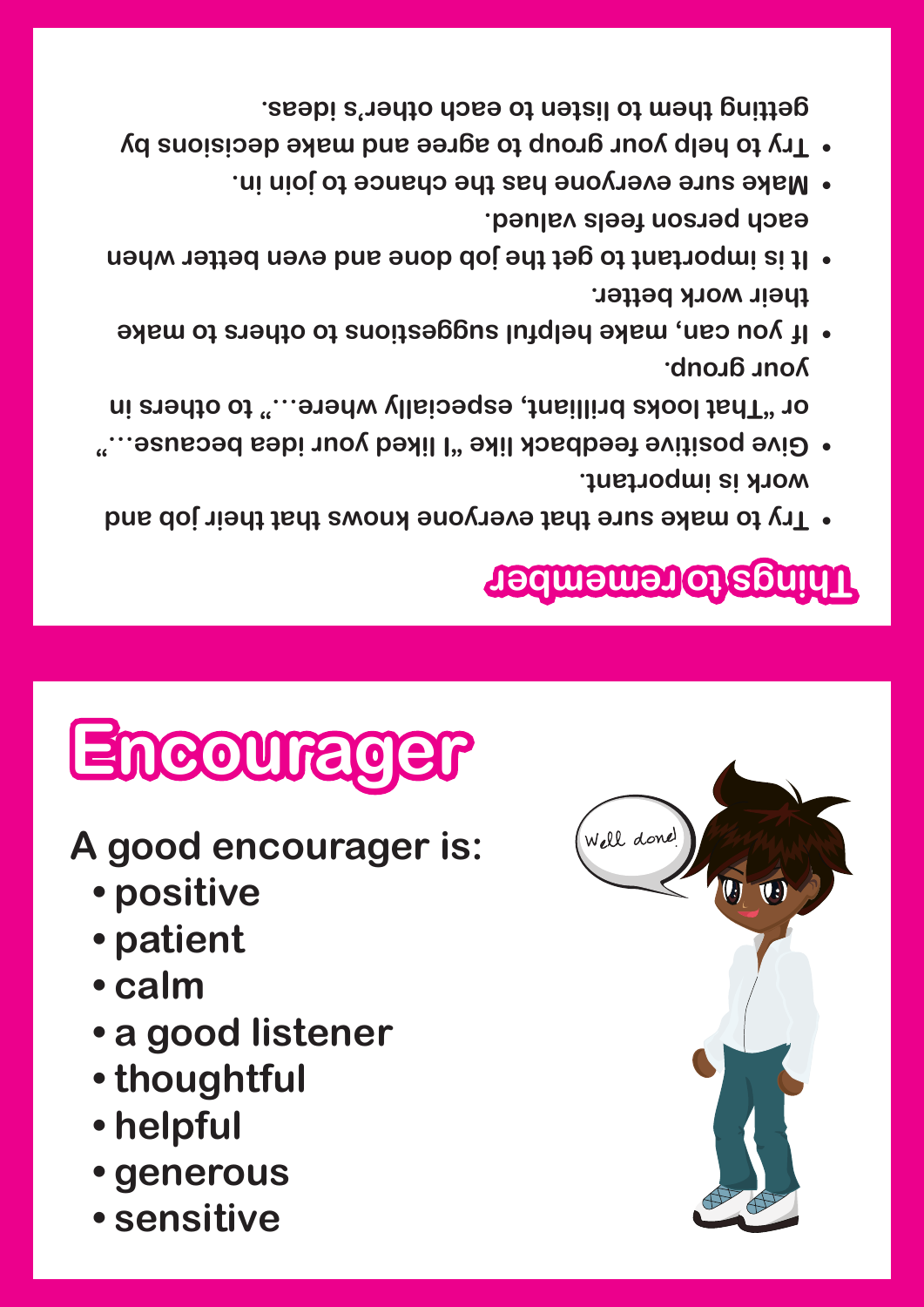- **people so that they can understand. Trying out your ideas can help you to see if they will work. •**
- **help you to develop your ideas. You need to find good ways to explain your ideas to other •**
- **from everyone to get the job done! Vou can use mind maps, drawings or thought showers to set of the showers to reduce to show that show**  $\alpha$ 
	- **other people won't like them. When you are working in a group, it takes lots of ideas •**
- **can help to make your ideas even clearer and even better. Don't be afraid to say all of your ideas, even if you think •**
	- **Talking to other people in your group about your ideas •**

## **Ideas Person**

#### **A good ideas person is:**

- **• imaginative**
- **• creative**
- **• interested**
- **• a good listener**
- **• patient**
- **• positive**
- **• flexible**
- **• innovative**

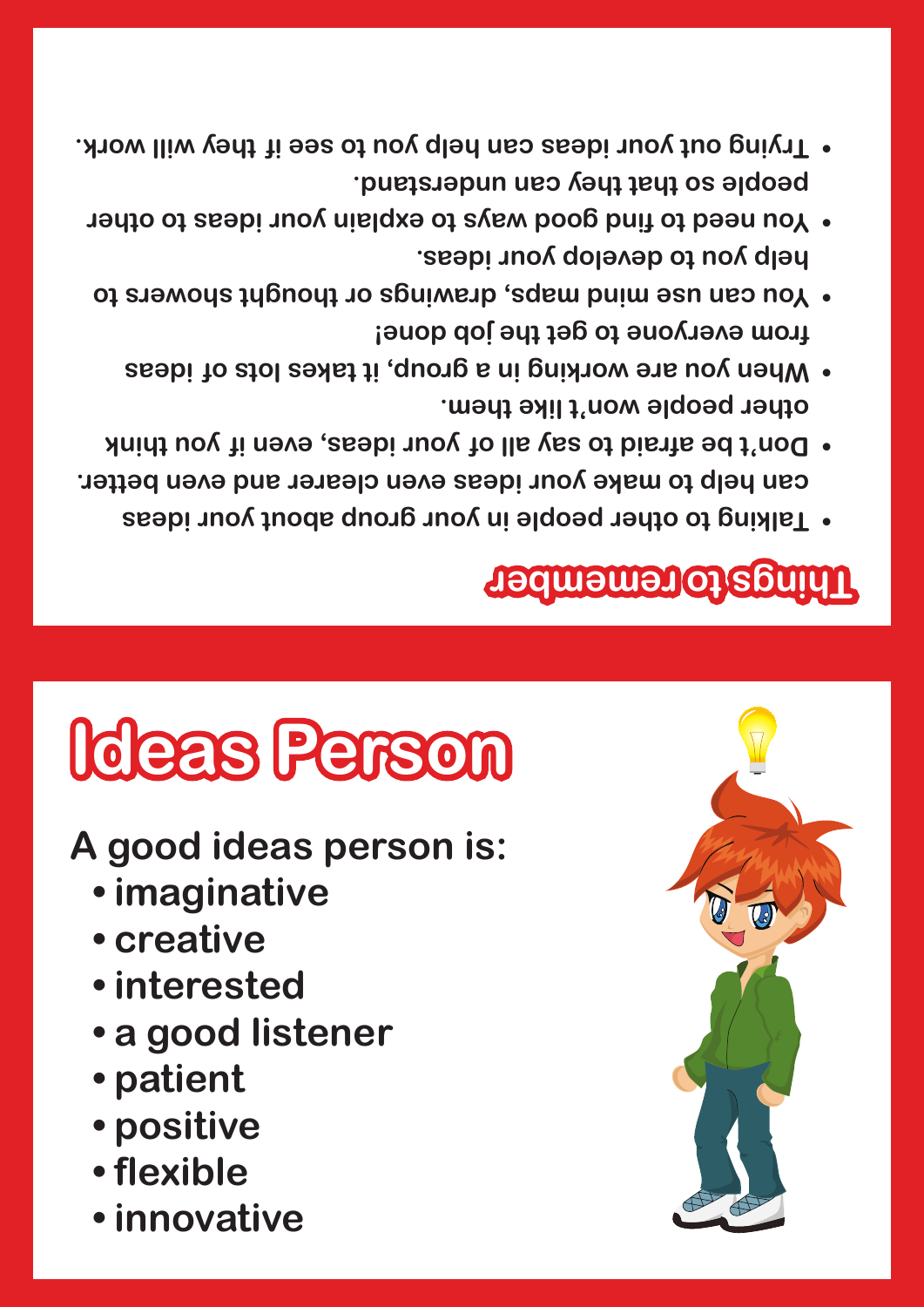- **• positive**
- **• good at making decisions**
- **• a good listener**
- **• helpful**
- **• polite**
- **• clear**
- 
- 
- 
- 
- **• honest**
- **• hard working**
- 
- **• fair**
- **A good manager is: • organised**

## **Manager**

#### **Things to remember**

- **Being a manager means that you have to help your • group to make decisions and get the job done. Before you start, should you make a plan? •**
- **Has everyone had a chance to share their ideas? •**
- **Does your group understand what they have to do • and have everything they need? Make sure that everyone helps each other so that •**
- **the job gets done. Make sure everyone in your group feels like they are •**
- **part of the team. If things are going wrong, stay calm and talk to the •**
- **rest of the group about what changes are needed. Ask a classroom adult for help if you need it. •**

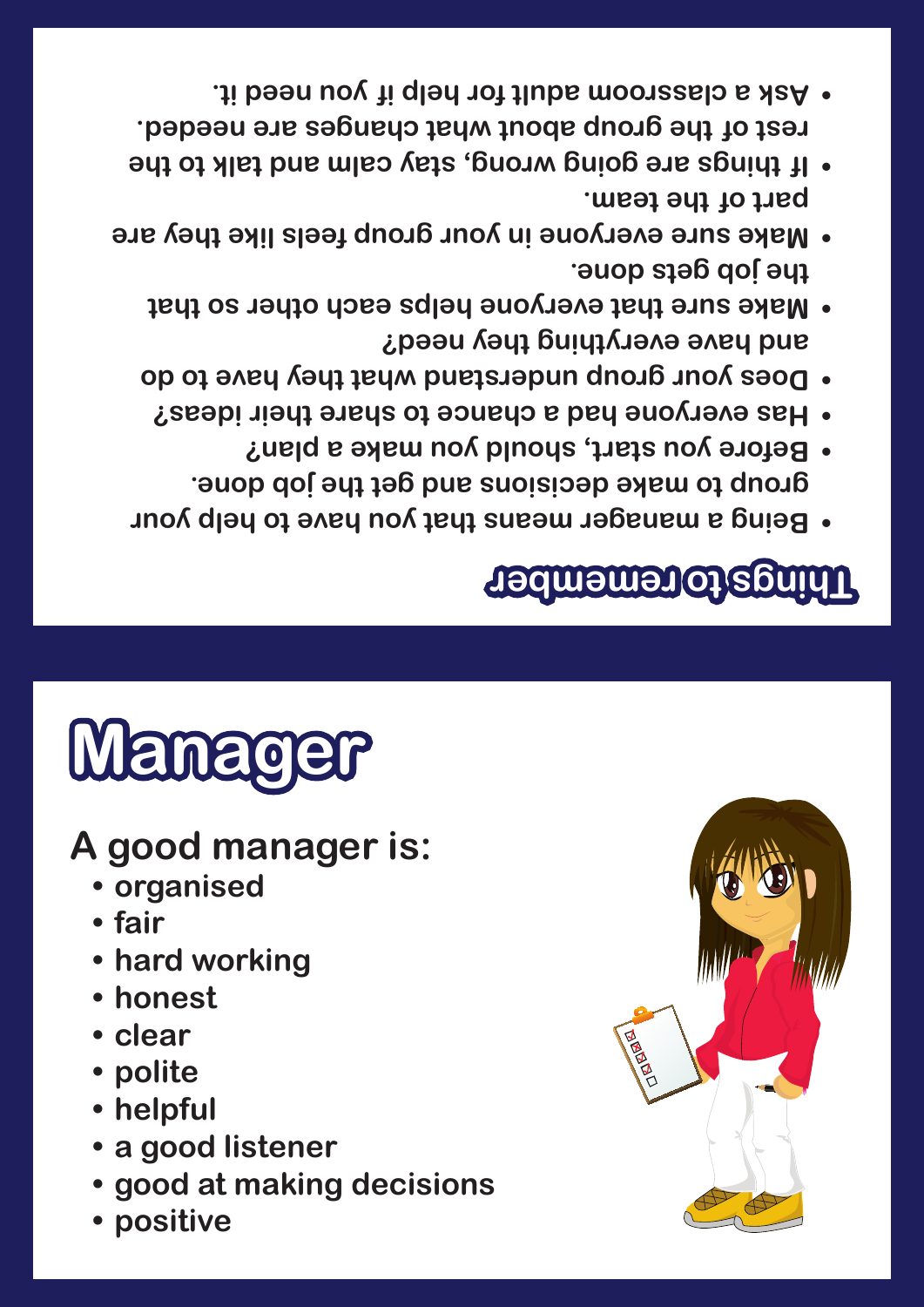

- **• calm**
- **• organised**
- 
- 
- **• neat**
- **Note-taker**

**A good note-taker is:**

**• a good listener**

## **Things to remember**

**notes. You don't have to write in proper sentences – you can •**

**You could use bullet points or a thought shower to take •**

**Only take notes about the most important things. •**

- **even just note down the main words! You can politely ask people to repeat what they have said • or to explain it differently so that you can note it down.**
- **Ask questions to check that you have understood what •**
- **someone has said. You can join in the discussion as well as taking notes. •**
- **If you have any good ideas, let the others in your group •**
- **know. During the task, and at the end, read your notes to the • rest of the group to check that everyone agrees with**

**them.**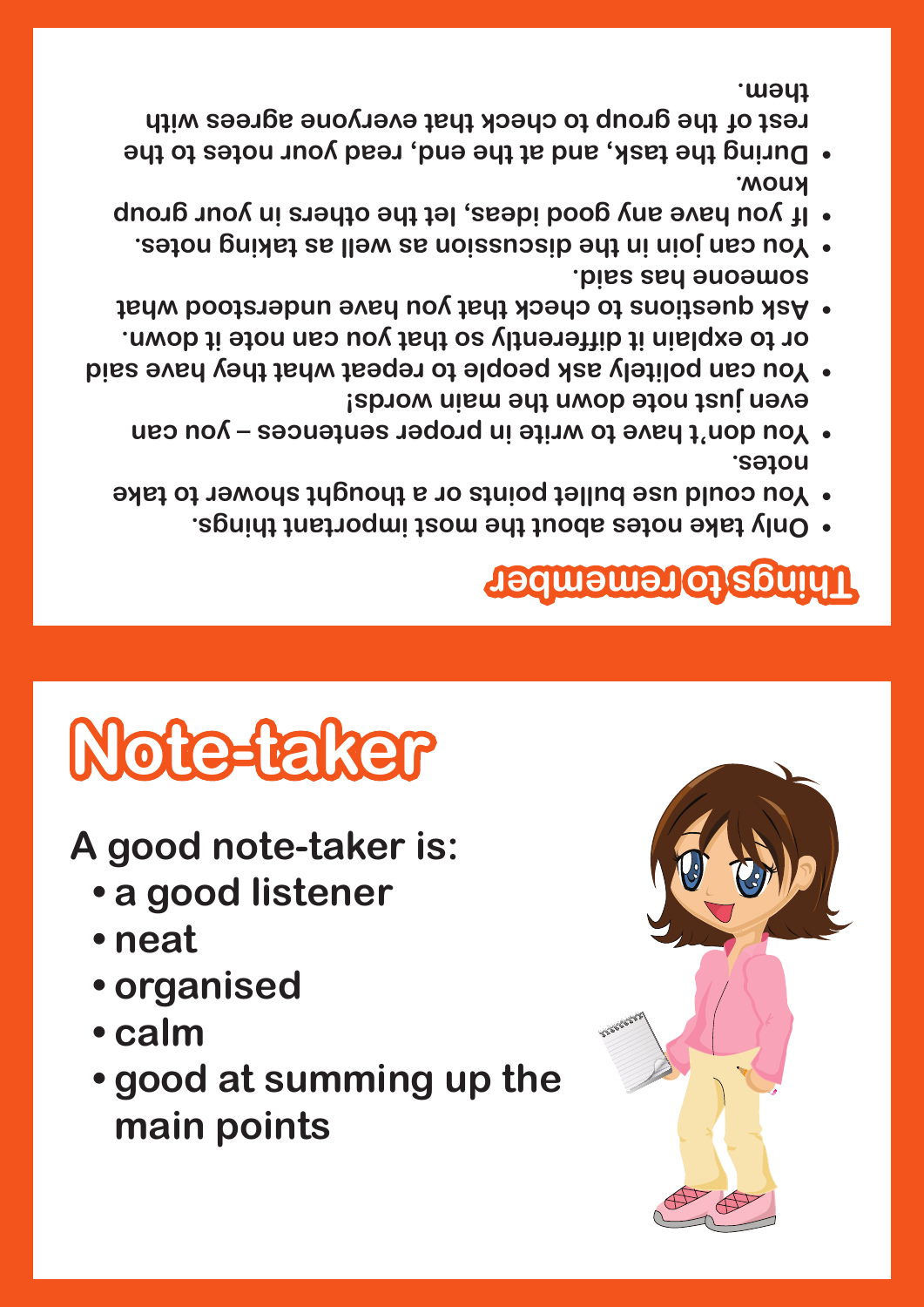

- **• good at explaining things to others**
- **• good at planning**
- **• a good communicator**
- 



# **Presenter**

#### **Things to remember**

presenter

- **Presenting means that you have to describe or explain •**
- **information to other people so that they can understand. Ask other people in your group for help to decide what to say. •**
- **Vou should speak clearly and slowly and use eye contact with**  $\theta$ **your audience.**
- **Stick to the main points and try not to go off track. •**
- **Use the notes taken in your group, or make notes of your •**
- **own, to help you to present the information. Try to make the information sound interesting for others. •**
- **Give your presentation a good beginning that introduces • your information, and a good ending that sums up what your presentation was about.**
- **Join in With the discussion in your group as well as presenting that**  $\theta$ **at the end.**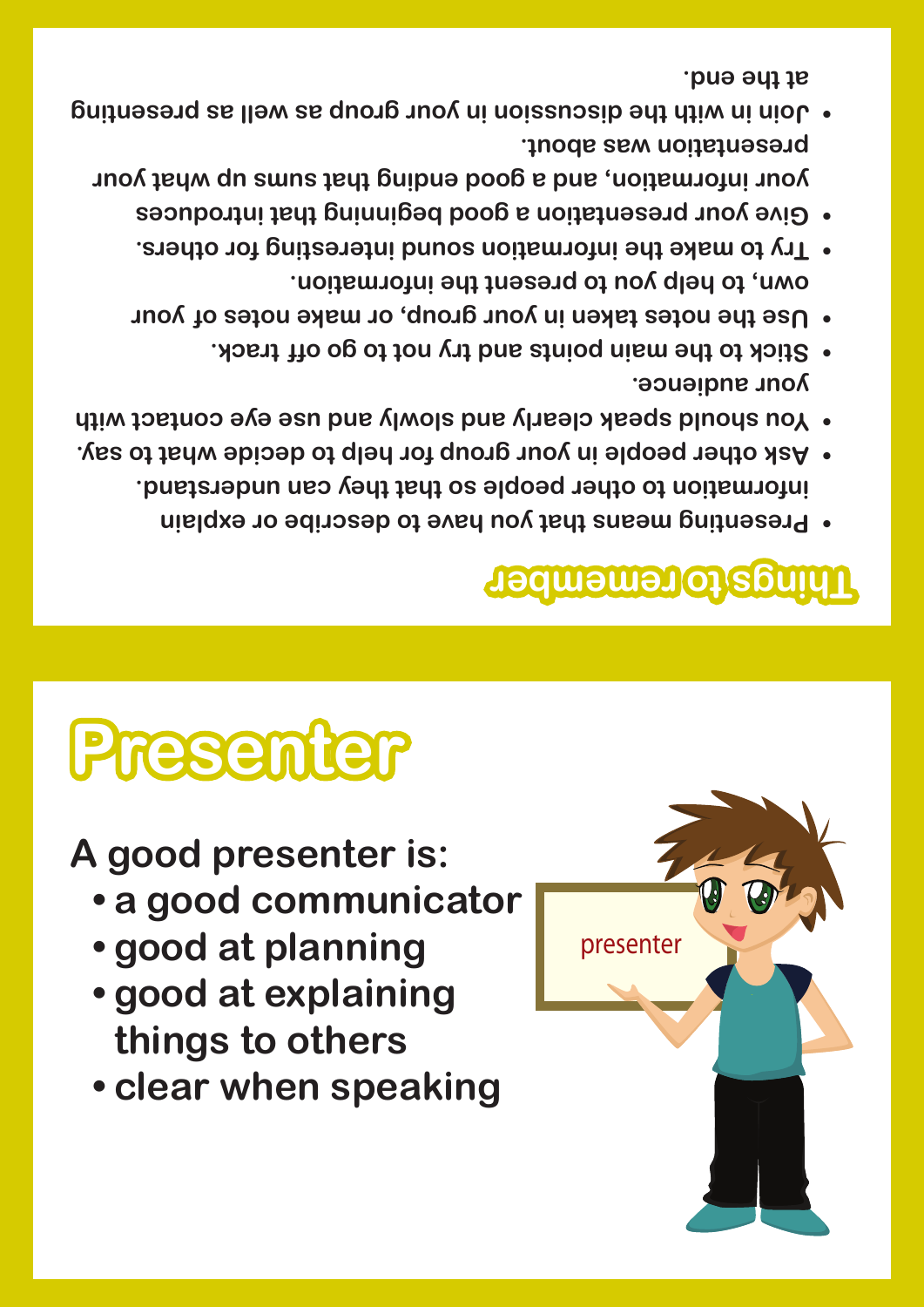- **help them get things done on time. Join in with the task as well as keeping track of time. •**
- **and when it is nearly up. The other members of your group are relying on you to \*\***
- **should you make a plan for your group so they know how much time they have for each part? Let your group know when the time is half way through •**
	- **Is it a short task or a long task? If it is a longer task, •**
	- **Keep a note of the starting time and the finishing time. •**
- **Make sure you know how long your group has for the task. •**
	- **Help your manager and work as a team. •**

# **Timekeeper**

- **A good timekeeper is:**
	- **• calm**
	- **• polite**
	- **• helpful**
	- **• reliable**
	- **• good at checking the time**